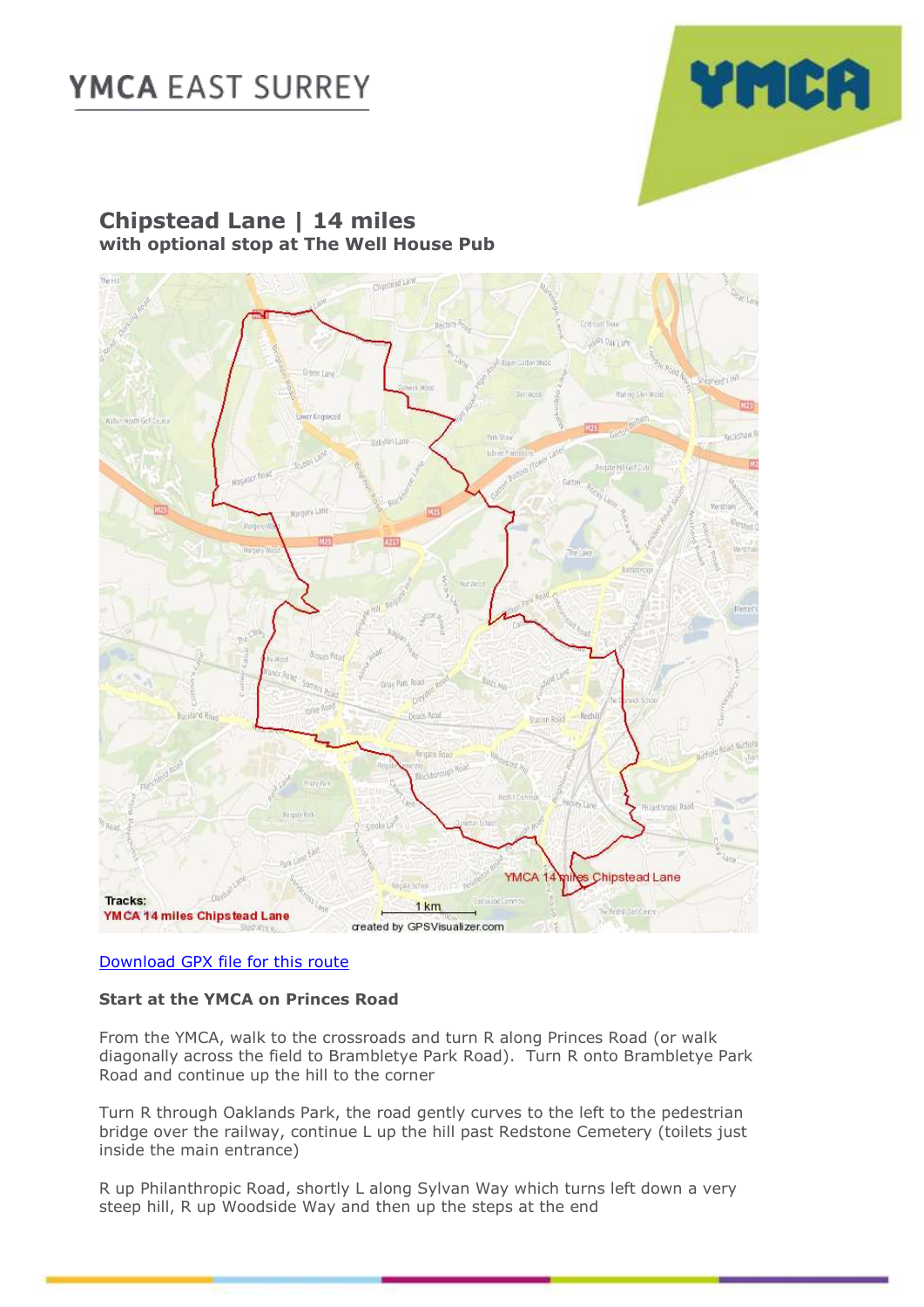

After descending on steps, R along Nutfield Road and cross over

Take the second footpath L (the first is tarmac'd and can be used in wet conditions) and continue behind the houses on a footpath until It descends to a road, take the road R (Cavendish Road)

Continue to the bottom and across the footbridge, cross in front of the school onto another footpath that runs alongside the school grounds

At the end cross St Anne's Rise and enter the trees, taking the footpath R alongside the allotments

L under the railway bridge along Wiggie Lane

At the end L along Frenchies Road, then at the roundabout, second R uphill a short distance to the traffic lights with London Road (A23), cross over and turn R

After a short distance, turn L into Carlton Road, continue for about 15 minutes until R onto Carlton Green. The road bends to the left and after 5 minutes look for a short footpath on the right between houses which goes steeply uphill to Gatton Park Road

L for a few hundred metres to a gatehouse on the right, cross the road and take the bridleway to the left of the gate house

Pass stables on the left and continue until the school buildings come into view, with the Millennium Stones in a field on the left,just beyond turn L along the road marked NDW

Continue past the gatehouse, cross Gatton Bottom road and up the steep track which crosses under the M25 then up to Crossways Farm, continue to the cross roads

Turn R and continue along High Road for about 500m, turn L up the track towards Gatwick Farm. The footpath skirts around the farm (which is now residences) and onto a bridleway, avoiding the footpath right

Shortly at the crossroads of tracks turn R and continue until it reaches a road (Green Lane)

If you'd like to stop at the Wellhouse pub, take the footpath on the other side of the road (slightly to the left), this crosses a road (Monkswell Lane) and then down into a holly wood to emerge on Chipstead Lane to the left of the pub. When you leave the pub turn L along Chipstead Lane.

Alternatively, turn L on Green Lane and continue to the right bend, ahead is a footpath alongside a field that joins Millfield Lane to Chipstead Lane, turn L

At the roundabout, turn L and walk along to the bus stop where it is safer to cross over to the other side of the dual carriageway, once the road is crossed turn R back towards the roundabout, then L and continue on the bridleway beside a gate to a house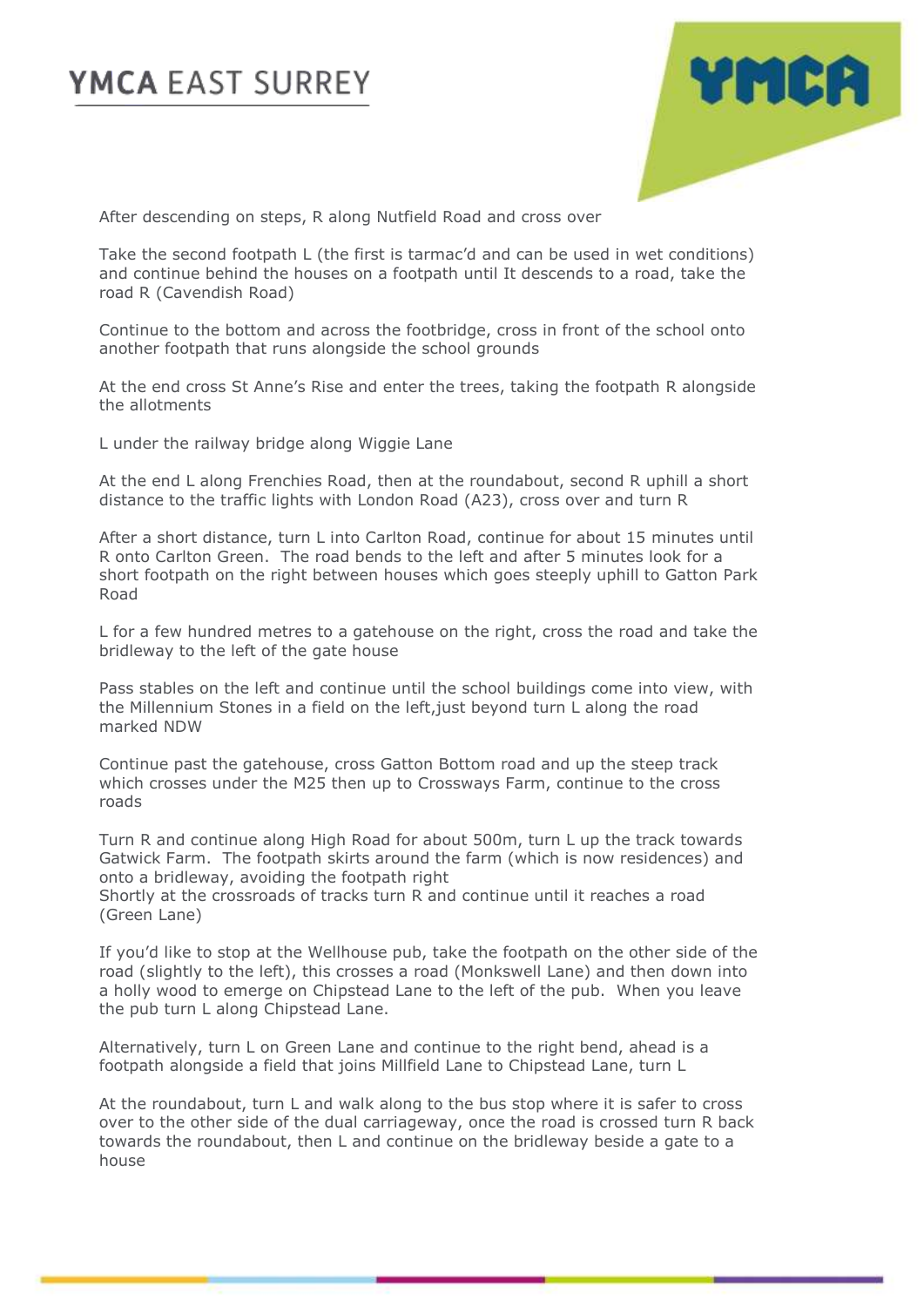

Shortly, in the trees turn L along a wide track and continue for about 1.5 km or 30 minutes alongside Walton Heath golf course, ignoring the two paths to the left, until you reach the Sportsman pub, continue to the end of the lane

Straight over into a private road (Mogador Lane)

After 100m look for a bridleway L into trees, cross over Margery Grove and continue with a field to the left until you reach the NT carpark at Margery Wood R and walk along Margery Wood Lane to cross the motorway, continue up the road to the gate at the top of Colley Hill, marked National Trust Queens Park

Through the gate and straight on along a path in a groove in the chalk downs, this leads downhill curving left to a gate, pass through the gate

Continue along this path which bends to the left at the memorial and down to Underhill Road

Turn R and continue past the top of Pilgrims Way onto the footpath, continue until a path on the left, turn L down this path which joins a driveway and onto Coppice Lane, continue straight on

Keep straight on past Reigate Squash club on your left, the road becomes a drive, then a footpath which emerges onto the A25 West Street opposite some bungalows, turn L

Carry on West street towards Reigate town centre, fork L at Upper West Street and the car park entrance onto London Road. Look diagonally left and to the left of the antique shop there is a path up to the castle, cross straight over the busy road and up onto a raised path by a few steps, then to the castle grounds path

At the top, turn R and follow the path as it curves left, continue to a cross path and turn R taking take the path and steps down to the High Street

Turn L along the High Street, past the Market Hall (now Café Nero) and onto Church Street (public toilet are along Bell Street, turn R at the traffic lights after Café Nero, the toilets are on the right at the next junction)

Cross over Church Street to the right-hand side, cross over the top of Bancroft Road and then take the next R which leads down to a footpath behind the houses

Continue along this path, crossing over the road at St Mary's church and up the steps into the graveyard

Continue past the church on your left, then turn diagonally R along a footpath through the graveyard, the path ends beside houses on the right and a small industrial unit on the left

Cross over Blackborough Road and onto a footpath, past the end of Albion Road and up to Crackell Road

Continue straight up Chart Lane and down to Cronks Hill Road, turn L along this road

The road turns to the right, shortly just past Dunottar Close turn L along a footpath